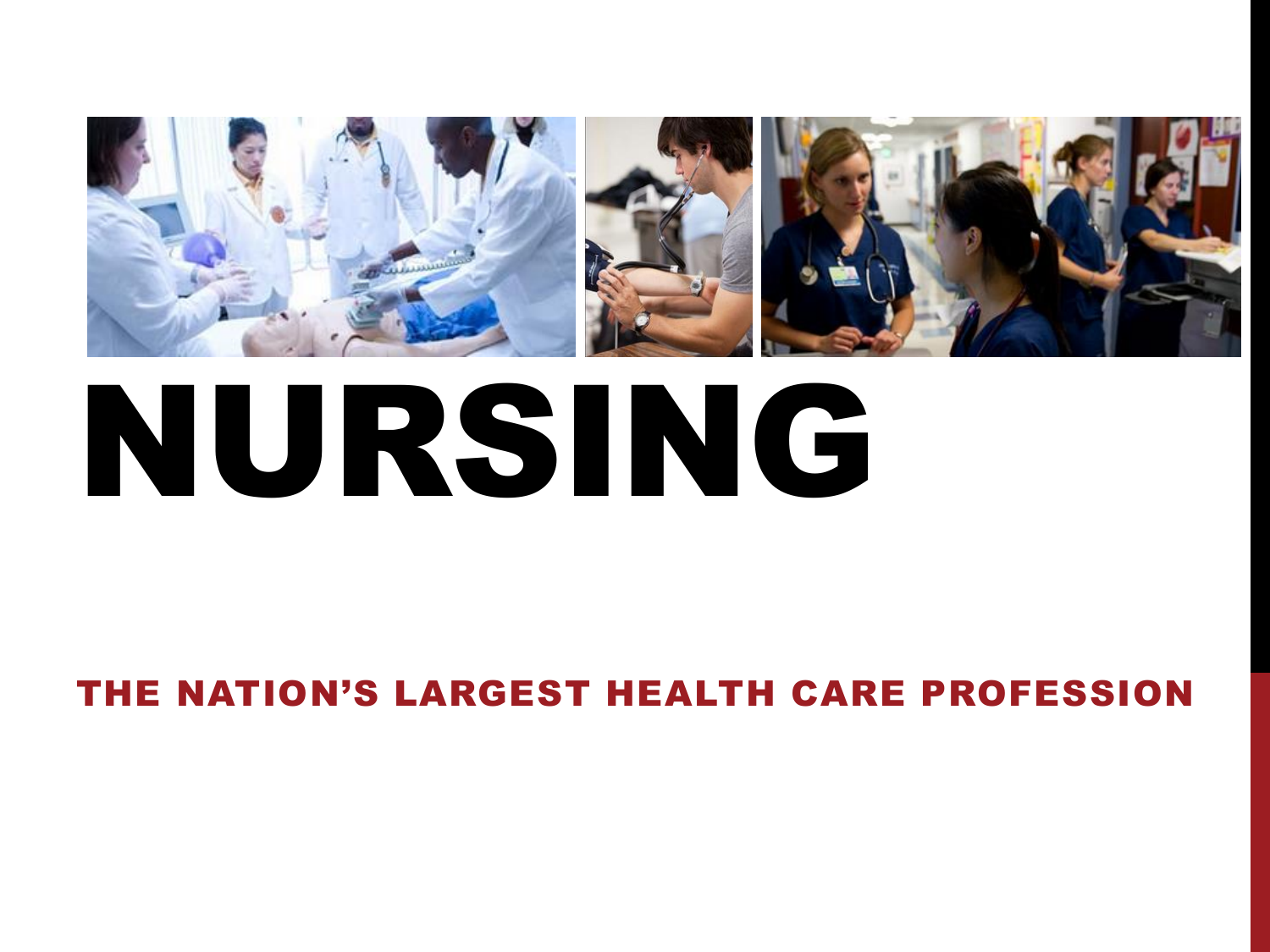#### A LOOK AT THE FACTS

**With more than 3.1 million registered nurses practicing nationwide, nursing is the nation's largest health care profession. Despite this, many more nurses are needed into the foreseeable future to meet the growing demand for care. As you consider a career as a registered nurse, you should know these facts:**

- **The U.S. Bureau of Labor Statistics projects that employment for registered nurses will grow much faster than average through 2024.**
- **Nurses comprise the largest single component of hospital staff, are the primary providers of hospital patient care, and deliver most of the nation's long-term care.**
- **Most health care services involve some form of care by nurses.**
- **Nursing roles range from direct patient care to case management, establishing nursing practice standards, developing quality assurance procedures, and directing complex nursing care systems.**
- **Nursing delivers an extended array of health care services, including primary and preventive care by advanced, independent nurse practitioners in such clinical areas as pediatrics, family health, women's health, and gerontological care. Nursing's scope also includes care by clinical nurse specialists, certified nurse-midwives and nurse anesthetists, as well as care in cardiac, oncology, neonatal, neurological, and obstetric/gynecological nursing and other advanced clinical specialties.**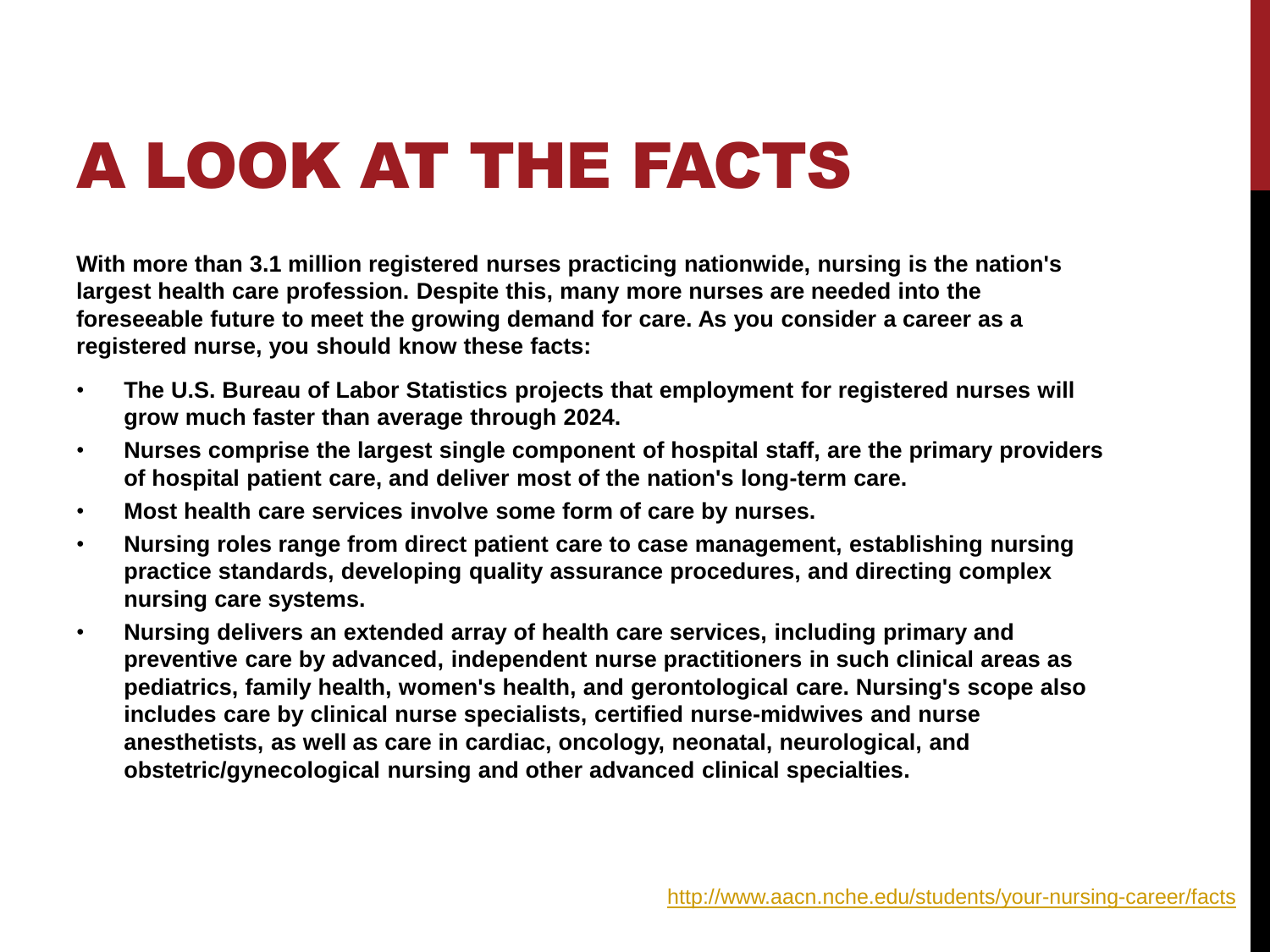# WHAT DO NURSES DO?

**Responsibilities:**

- **Perform physical exams and health histories**
- **Provide health promotion, counseling and education**
- **Administer medications, wound care, and numerous other personalized interventions**
- **Interpret patient information and make critical decisions about needed actions**
- **Coordinate care, in collaboration with a wide array of healthcare professionals**
- **Direct and supervise care delivered by other healthcare personnel like LPNs and nurse aides**
- **Conduct research in support of improved practice and patient outcomes**

*According to the [Bureau of Labor Statistics,](https://www.bls.gov/oes/current/oes291171.htm) the median pay for a masters level nurse in 2016 was \$100,910 annually.*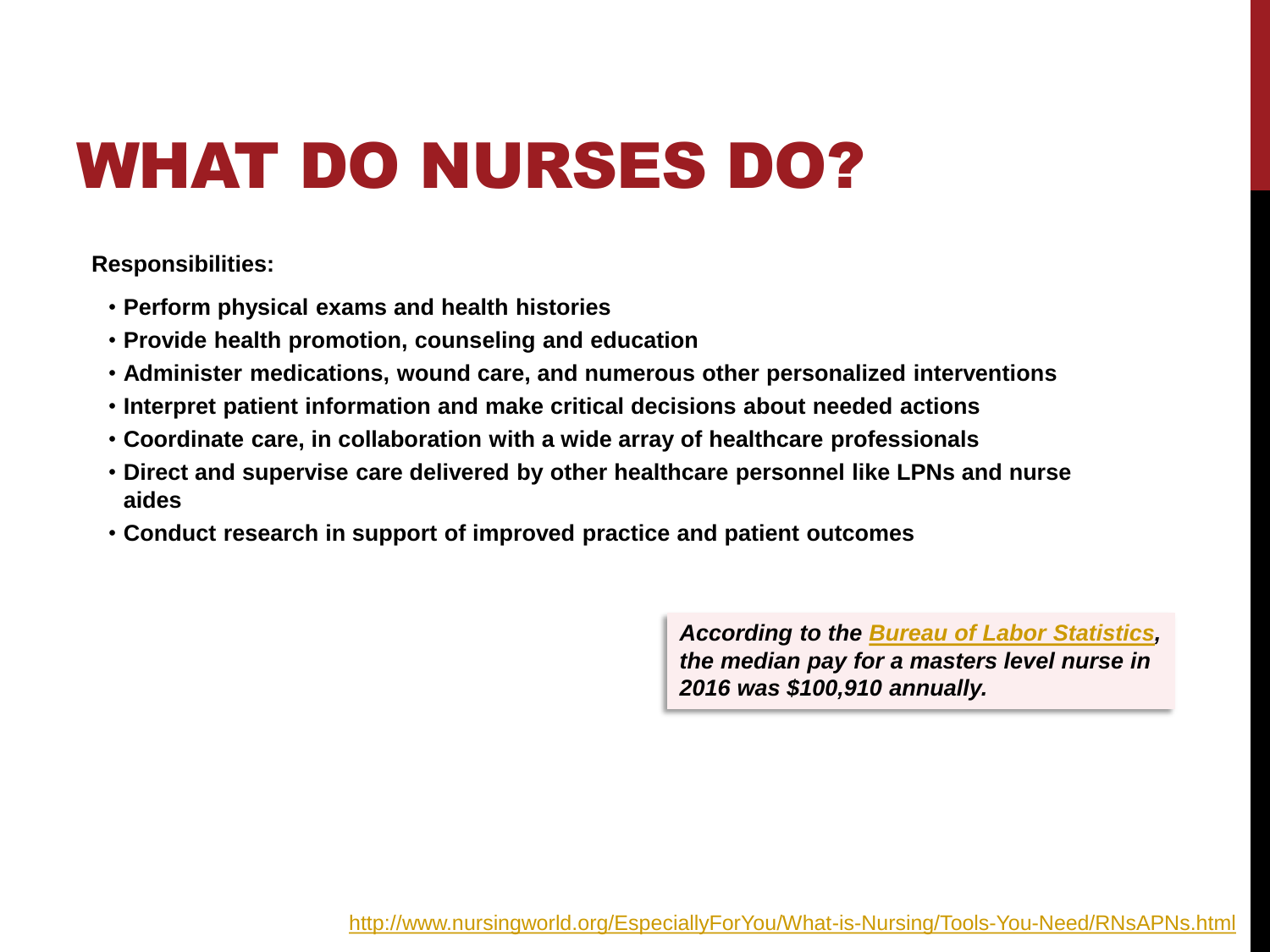# PRACTICE SETTINGS



<http://nursejournal.org/articles/the-future-of-nursing-infographic/>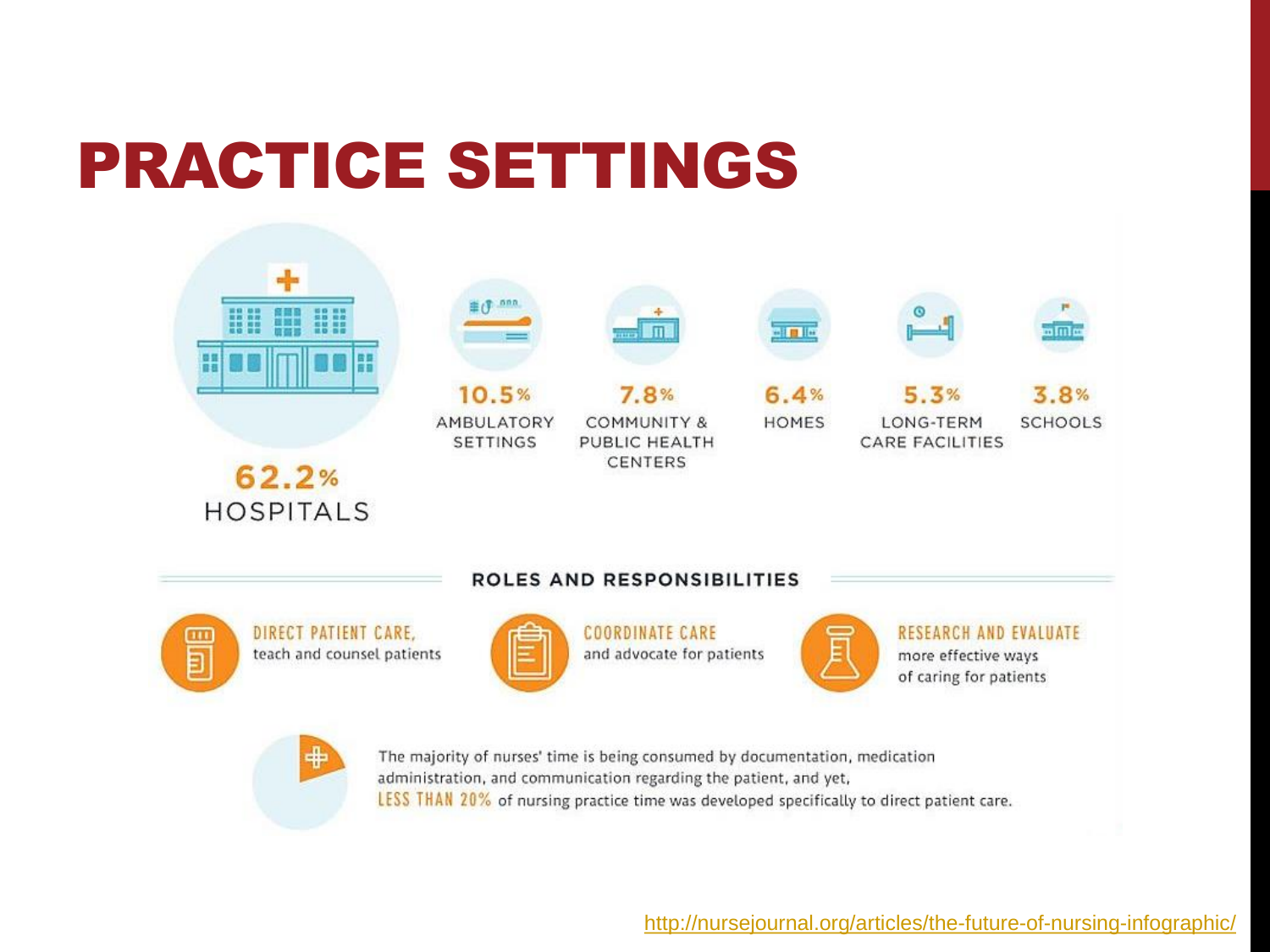#### YOU MIGHT BE A NURSE IF…

You can drink a pot of coffee and still go to sleep in the morning. You think it is acceptable to use "penis" and "vagina" in a normal conversation.

You believe not all patients are annoying. Some are dead. You see stress as a normal way of life. You've ever been telling work stories in a restaurant and had

someone at another table throw-up.

You notice that you use more four-letter words now than before you became a nurse. You look in your closet and can't find anything non-medical to wear.

You believe all bleeding stops...eventually. You don't get excited about blood loss unless it's your own. You believe the pain will go away when it stops hurting. You've ever thought, "As long as he's got a pulse, I don't care about the rhythm." You firmly believe that "too stupid to live" should be a diagnosis. You've ever said, "Why am I here?<br>You have encouraged obnoxious patients to sign out AMA. You've ever had a patient with a nose ring,<br>a brow ring and twelve earrings say, "I'm afraid of shots. You believe a good tape job will fix anything.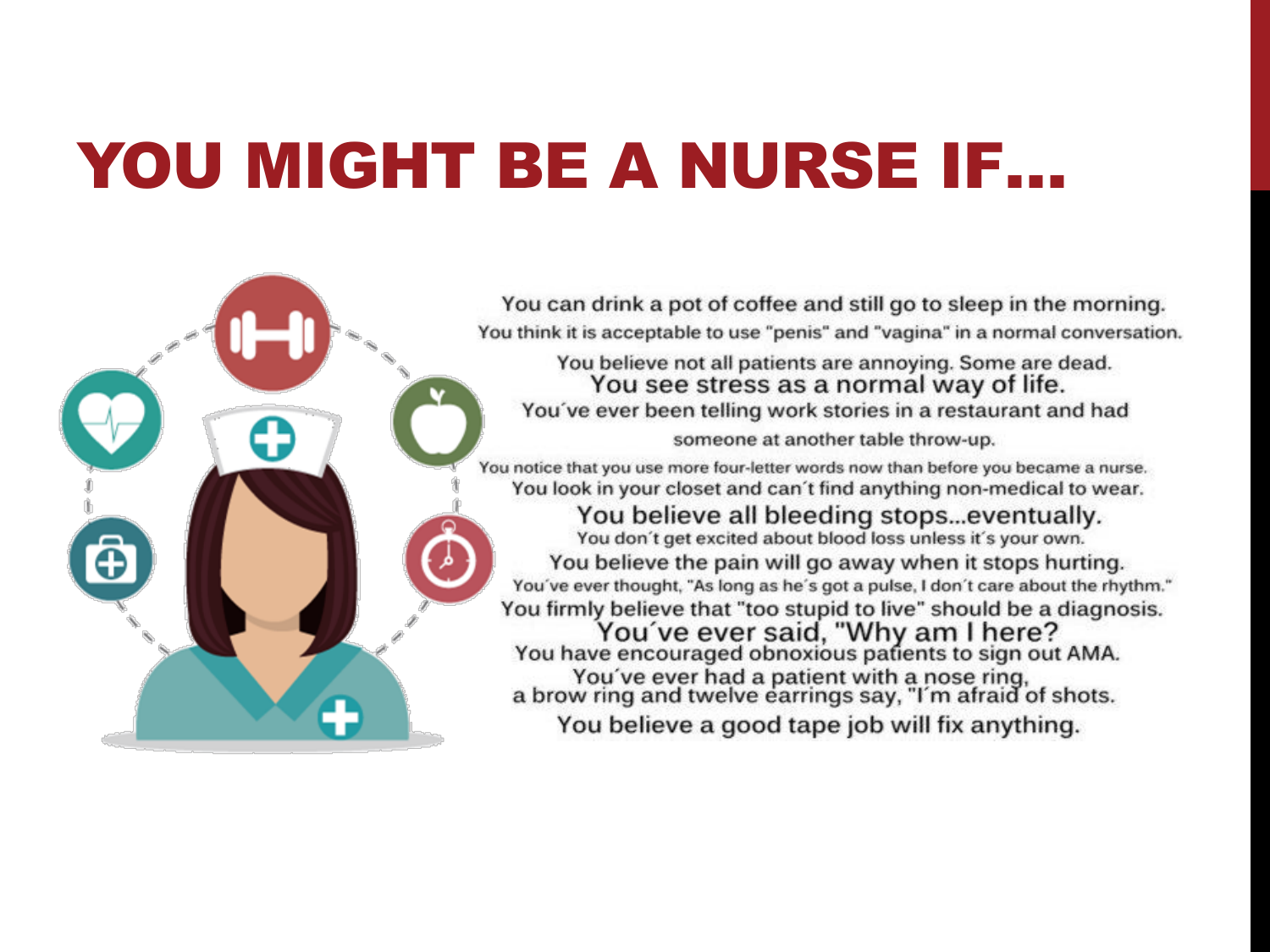# ADVANCED PRACTICE REGISTERED NURSES (APRN)

**Advanced practice registered nurse (APRN) is an umbrella term given to a registered nurse who has at least a Master's educational and clinical practice requirements beyond the basic nursing education and licensing required of all RNs and who provides at least some level of direct care to patient populations. Under this umbrella fit the principal types of APRNs:**

**Nurse practitioner (NP) – Working in clinics, nursing homes, hospitals, or private offices, nurse practitioners provide a wide range of primary and preventive health care services, prescribe medication, and diagnose and treat common minor illnesses and injuries.**

**Certified nurse-midwife (CNM) – CNMs provide well-woman gynecological and low-risk obstetrical care in hospitals, birth centers, and homes.**

**Clinical nurse specialist (CNS) – Working in hospitals, clinics, nursing homes, private offices, and community-based settings, CNSs handle a wide range of physical and mental health problems. They also work in consultation, research, education, and administration.**

**Certified registered nurse anesthetists (CRNA) – The oldest of the advanced nursing specialties, CRNAs administer more than 65 percent of anesthetics given to patients each year.**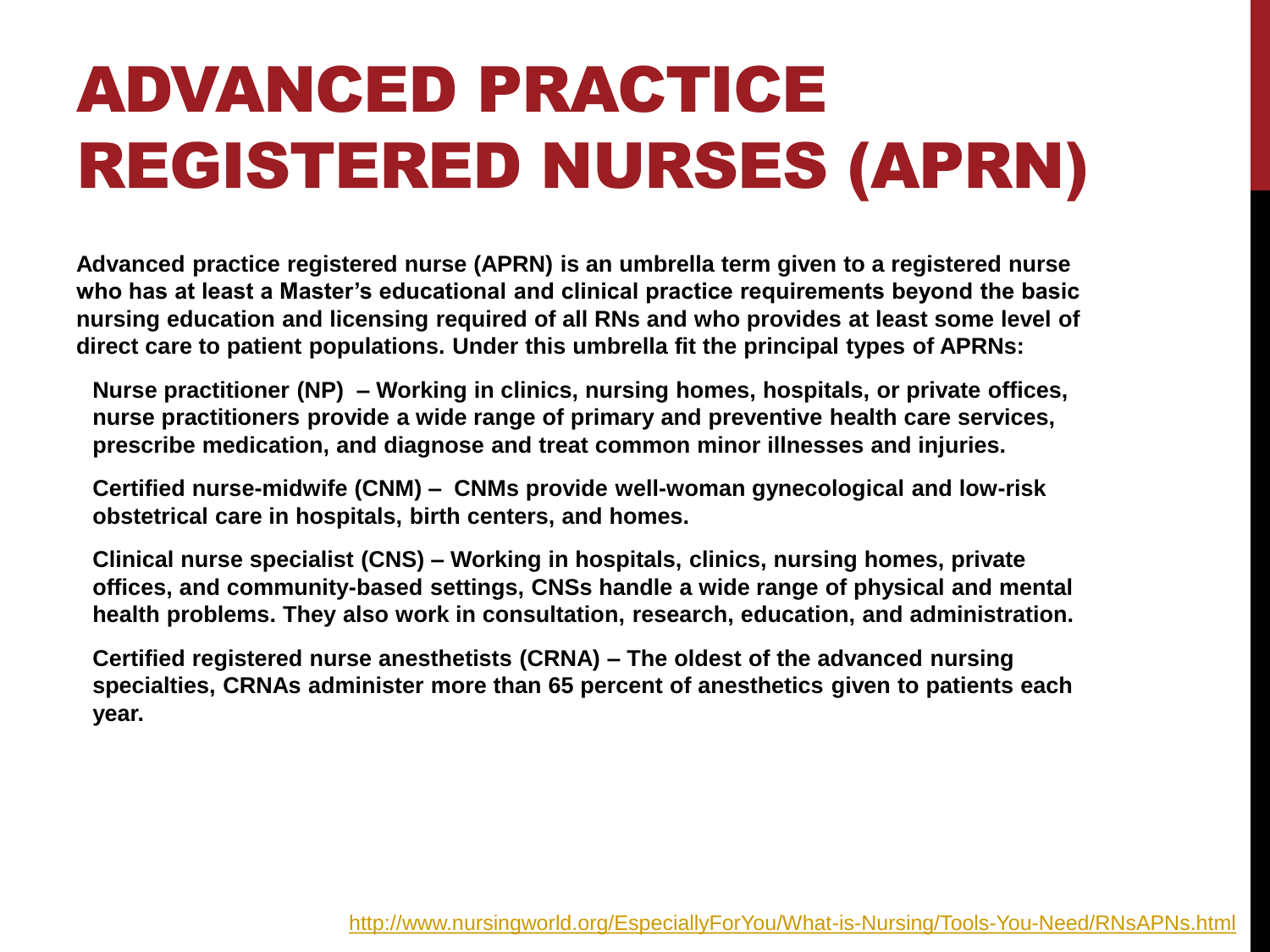#### ACCELERATED MASTER'S DEGREE IN NURSING

**A master's degree in nursing is the educational core that allows advanced practice nurses to work as nurse practitioners, certified nurse midwives, certified clinical nurse specialists, and certified nurse anesthetists.**

**Some schools offer accelerated master's degree programs for college graduates with non-nursing degrees. There are also joint degree programs, combining Nursing with a Master of Business Administration, Master of Public Health, Master of Hospital Administration or Master of Divinity, among others.**

**For more information about accelerated programs to pursue a career in nursing, read the recent article from the American Association of Colleges of Nursing: [aacn.nche.edu/media](http://www.aacn.nche.edu/media-relations/AccelProgsGlance.pdf)[relations/AccelProgsGlance.pdf.](http://www.aacn.nche.edu/media-relations/AccelProgsGlance.pdf)**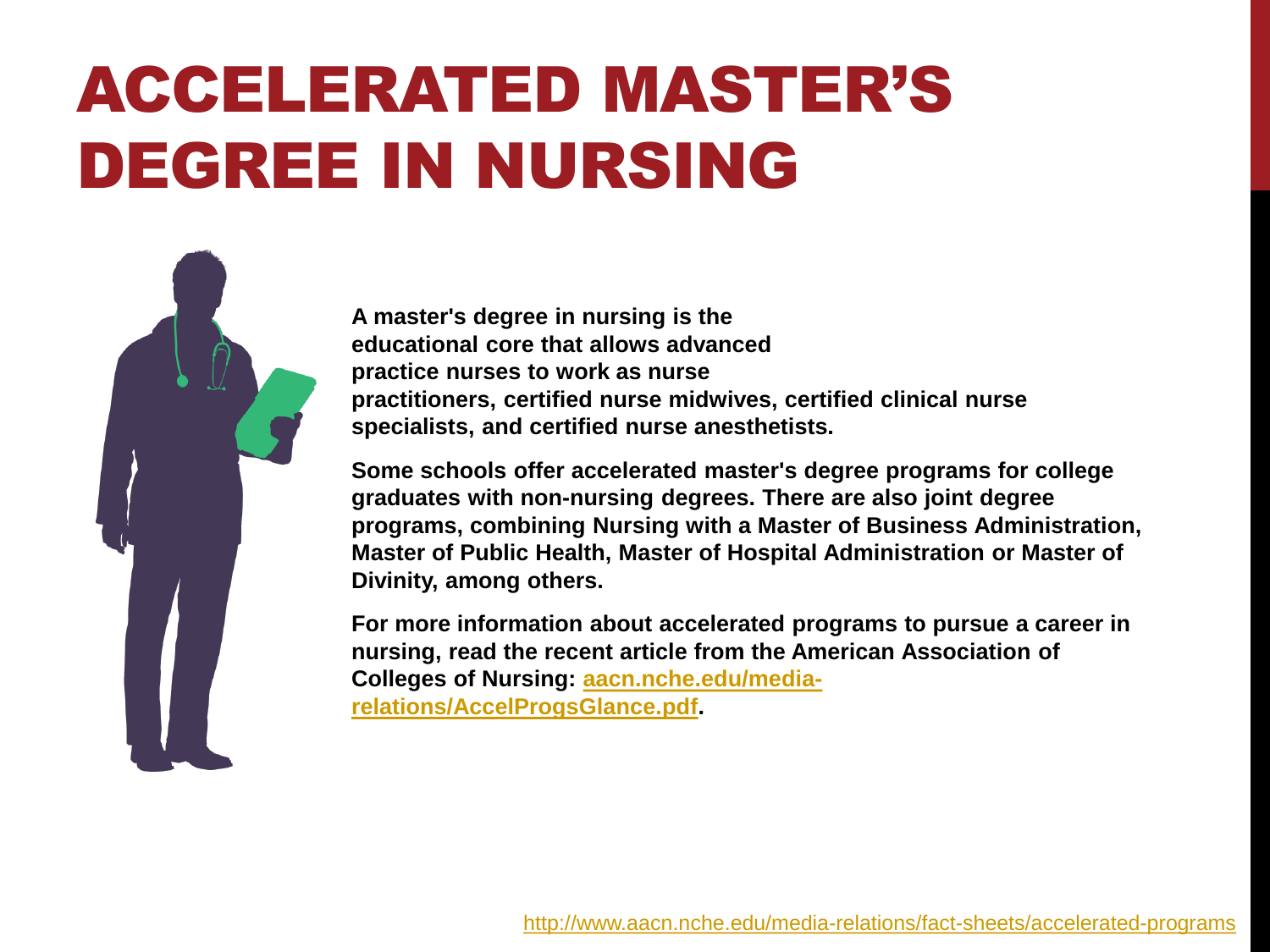# APPLICATION TIMELINE

**Most nursing programs participate in the Nursing Centralized Application Service (NursingCAS): [http://www.nursingcas.org](http://www.nursingcas.org/)**

**The application opens in the August prior to desired matriculation date. For example, if you want to start in Fall 2018, you would apply as early as Summer 2017. Deadlines and entry terms vary by program.**

**Use the programs list provided by the AACN to research specific programs: <http://www.aacn.nche.edu/education-resources/nursing-education-programs>**

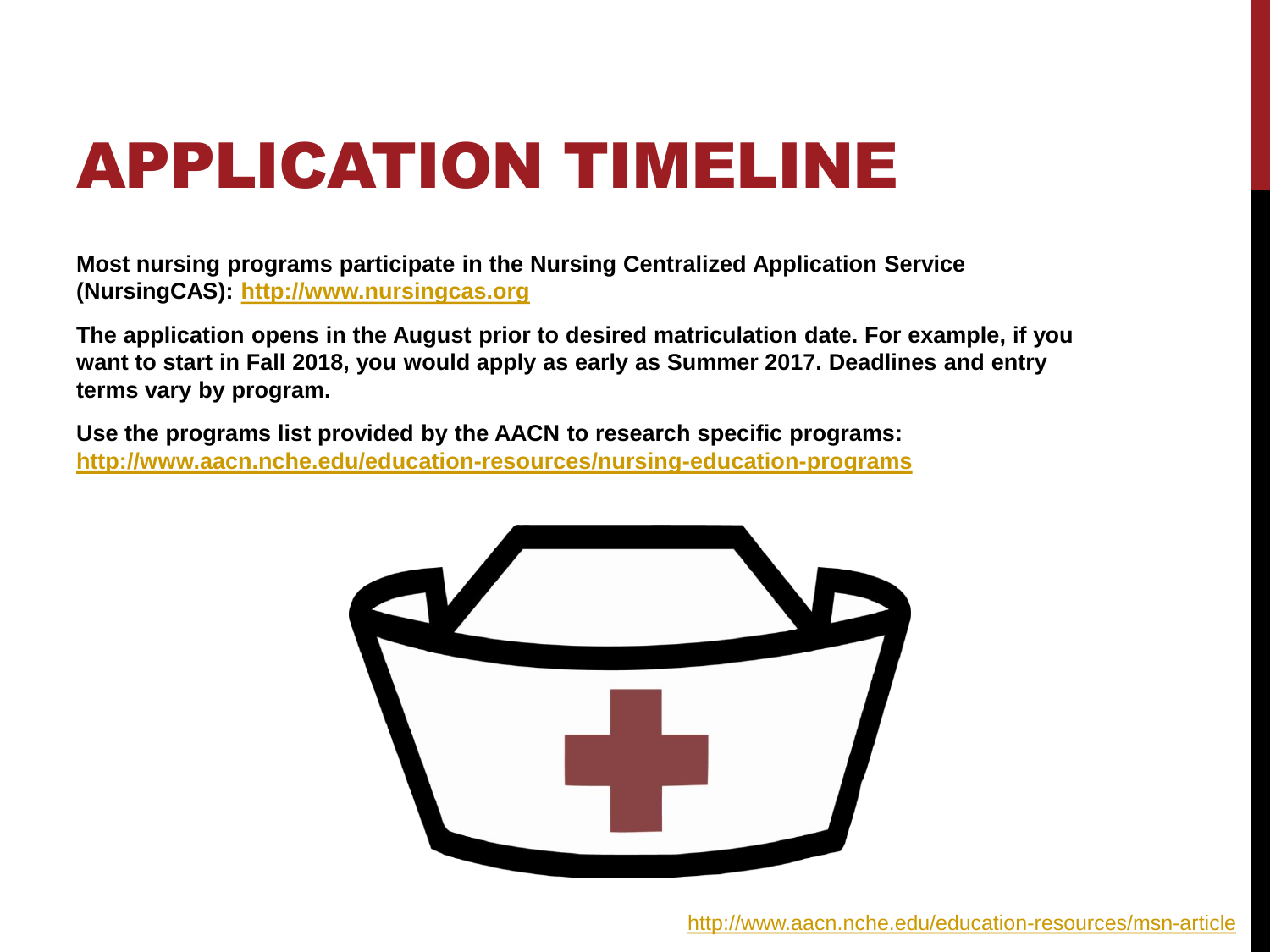## ADMISSION REQUIREMENTS

**The admission requirements for master's programs in nursing vary a great deal and may include:** 

- **Bachelor's degree**
- **Coursework including anatomy and physiology, microbiology, psychology, statistics**
- **Graduate Record Examination (GRE) or the Miller Analogies Test (MAT)**
- **Letters of reference**
- **Resume**
- **Personal statement**
- **Minimum GPA (often 3.0)**

**It is important to remember that admission officers look at a student's transcripts, clinical work, and letters of reference together holistically. Some specialties require specific courses. Students in the nurse anesthetist program, for instance, must have an upper-level college course in biochemistry.**

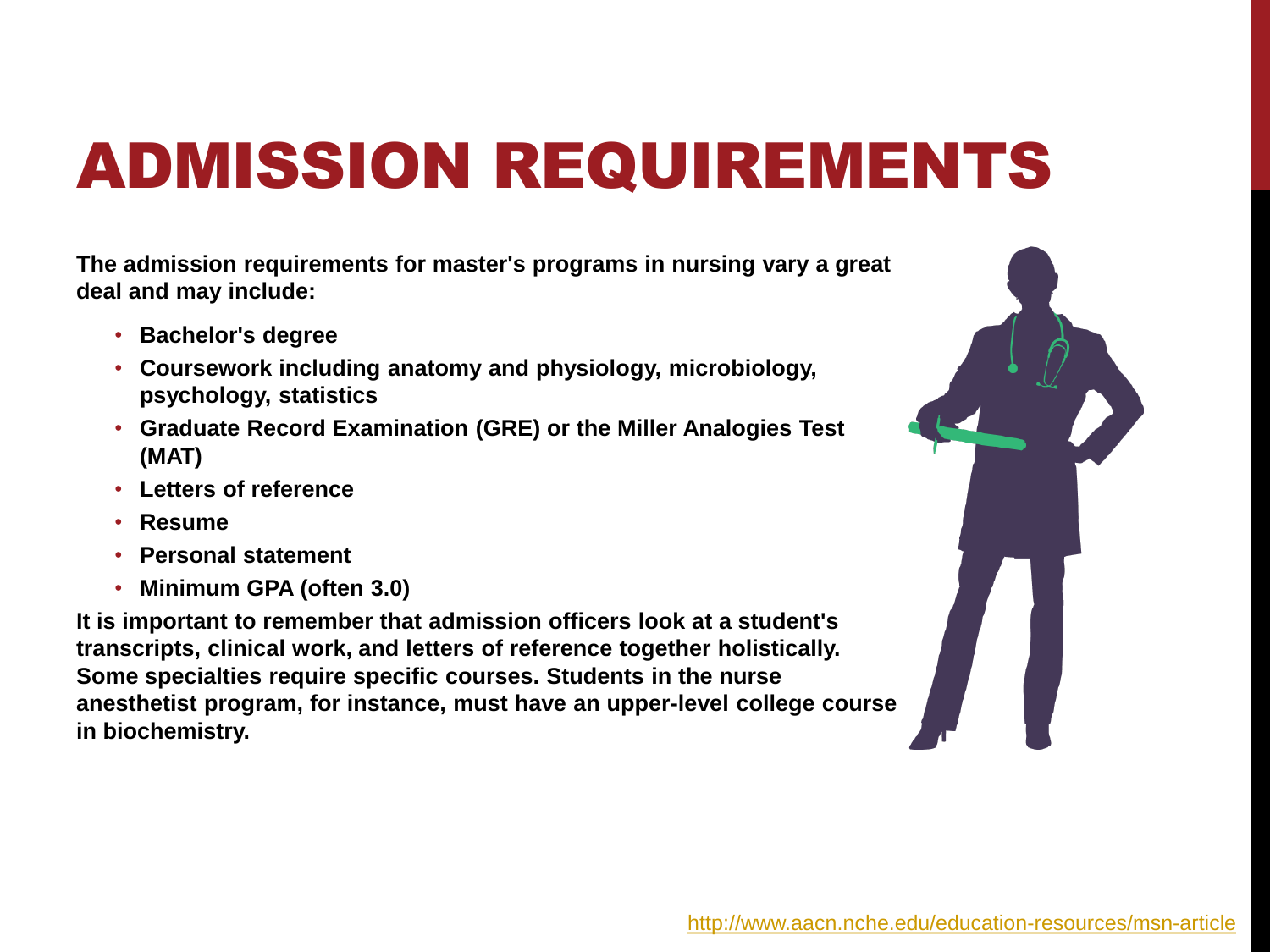#### MASTER'S CURRICULUM

**Full-time master's programs consist of eighteen to twenty-four months of uninterrupted study. Many graduate school students, however, fit their master's-level studies around their work schedules, which can extend the time it takes to graduate.**

**Master's-level study incorporates theories and concepts of nursing science and their applications, along with the management of health care.**

**Classroom and clinical work are involved throughout the master's program. In class, students spend less time listening to lectures and taking notes and more time participating in student- and faculty-led seminars and roundtable discussions. Extended clinical work is generally required.**



**Graduate-level education in many programs includes courses in statistics, research management, health economics, health policy, health-care ethics, health promotion, nutrition, family planning, mental health, and the prevention of family and social violence.**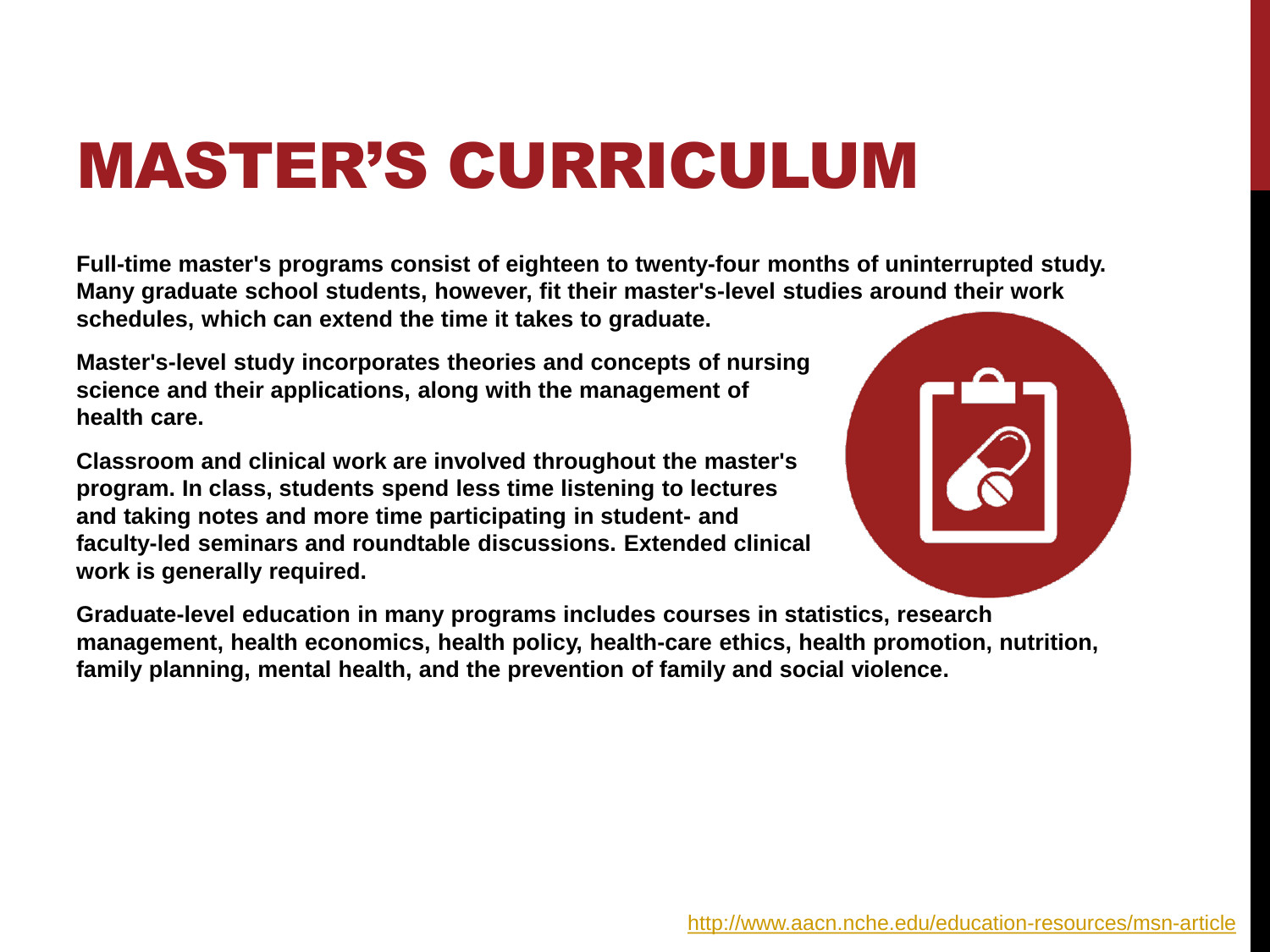# SAMPLE MASTER'S PROGRAMS

**CONTRACTOR** 

**Johns Hopkins BS to MSN** 

**<http://nursing.jhu.edu/academics/programs/pre-licensure/masters-entry/>** 

**Yale graduate nursing programs for non-nurses [nursing.yale.edu/](http://nursing.yale.edu/)**

**Penn BSN Second Degree and BSN/MSN programs [nursing.upenn.edu/admissions/accelerated/Pages/default.aspx](http://www.nursing.upenn.edu/admissions/accelerated/Pages/default.aspx)**

**MGH Institute (Boston) Accelerated BSN and MSN [mghihp.edu/academics/nursing/degree-options/](http://www.mghihp.edu/academics/nursing/degree-options/)**

**University of California San Francisco [nursing.ucsf.edu/programs/masters-entry-program-nursing-mepn](http://nursing.ucsf.edu/programs/masters-entry-program-nursing-mepn)**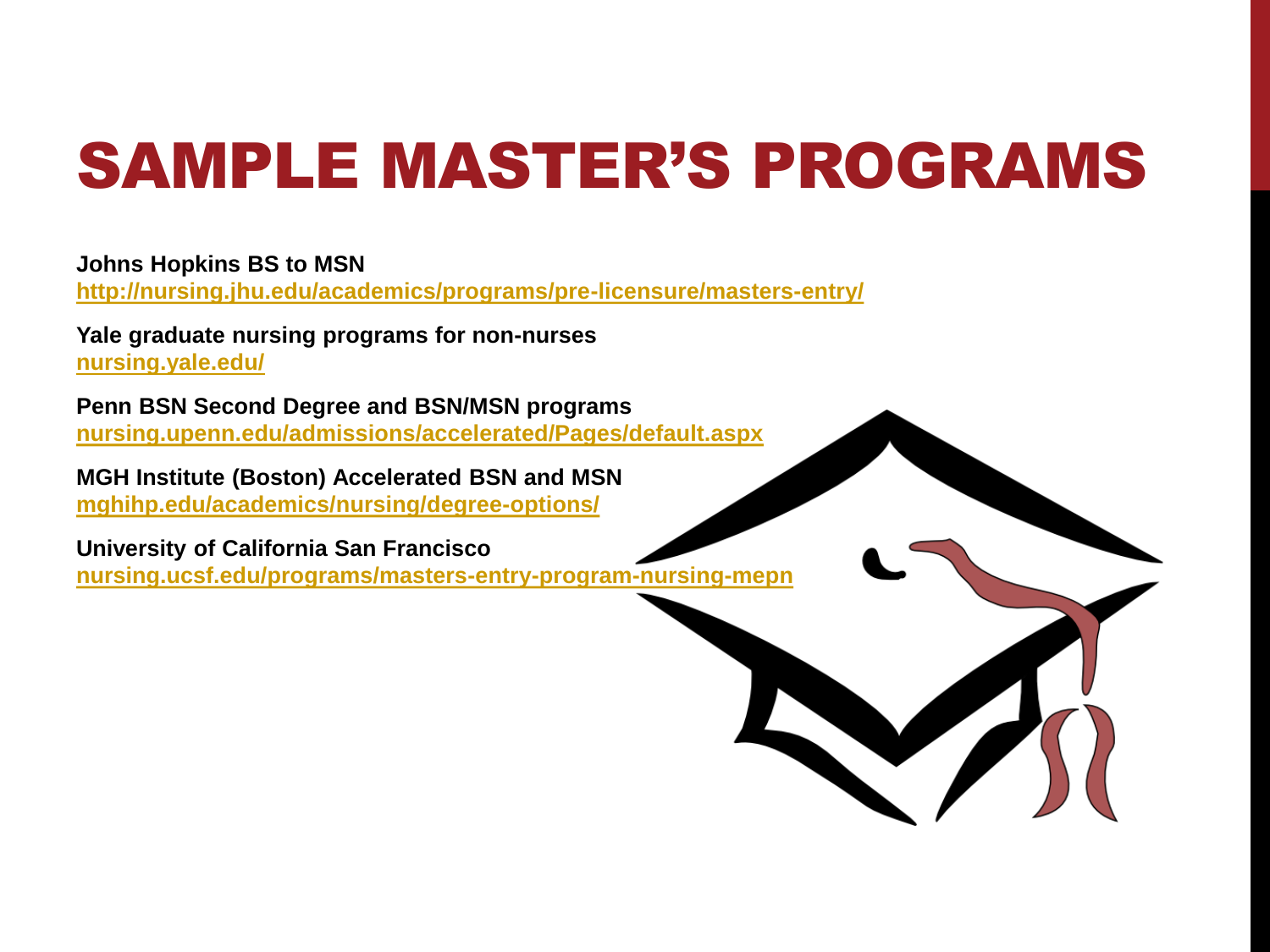# SAMPLE CURRICULUM

#### **Johns Hopkins MSN**

| Semester 1 | Professionalism for Nursing in Health Care; with Hopkins Nursing Seminar-Ethics and Cultural Humility<br><b>Foundations of Nursing Practice</b><br>Integrated Clinical Management: Common Health Alterations<br>Health Assessment I<br>Pathophysiology I                             |
|------------|--------------------------------------------------------------------------------------------------------------------------------------------------------------------------------------------------------------------------------------------------------------------------------------|
| Semester 2 | Integrated Clinical Management: Chronic Health Alterations<br>Pharmacology<br><b>Biostatistics for Evidence-Based Practice</b><br><b>Promoting Health in Older Adults</b><br>Health Promotion and Risk Reduction Across the Lifespan                                                 |
| Semester 3 | Integrated Clinical Management: Complex Health Alterations<br>Leadership for Professional Nursing; with Hopkins Nursing Seminar - EBP and Quality<br>Psychiatric Mental Health<br>The Research Process and its Application to Evidence-Based Practice                                |
| Semester 4 | <b>Maternal and Newborn Health</b><br><b>Child Health</b><br>Public Health; with Hopkins Nursing Seminar – Global Nursing and Infectious Diseases<br>Philosophical, Theoretical and Ethical Perspectives of Advanced Nursing Practice<br>Leadership for Population Health Management |
| Semester 5 | Context of Health Care for Advanced Nursing Practice<br>Integrated Clinical Management: Synthesis Practicum<br>Nursing Specialty Elective(s)                                                                                                                                         |